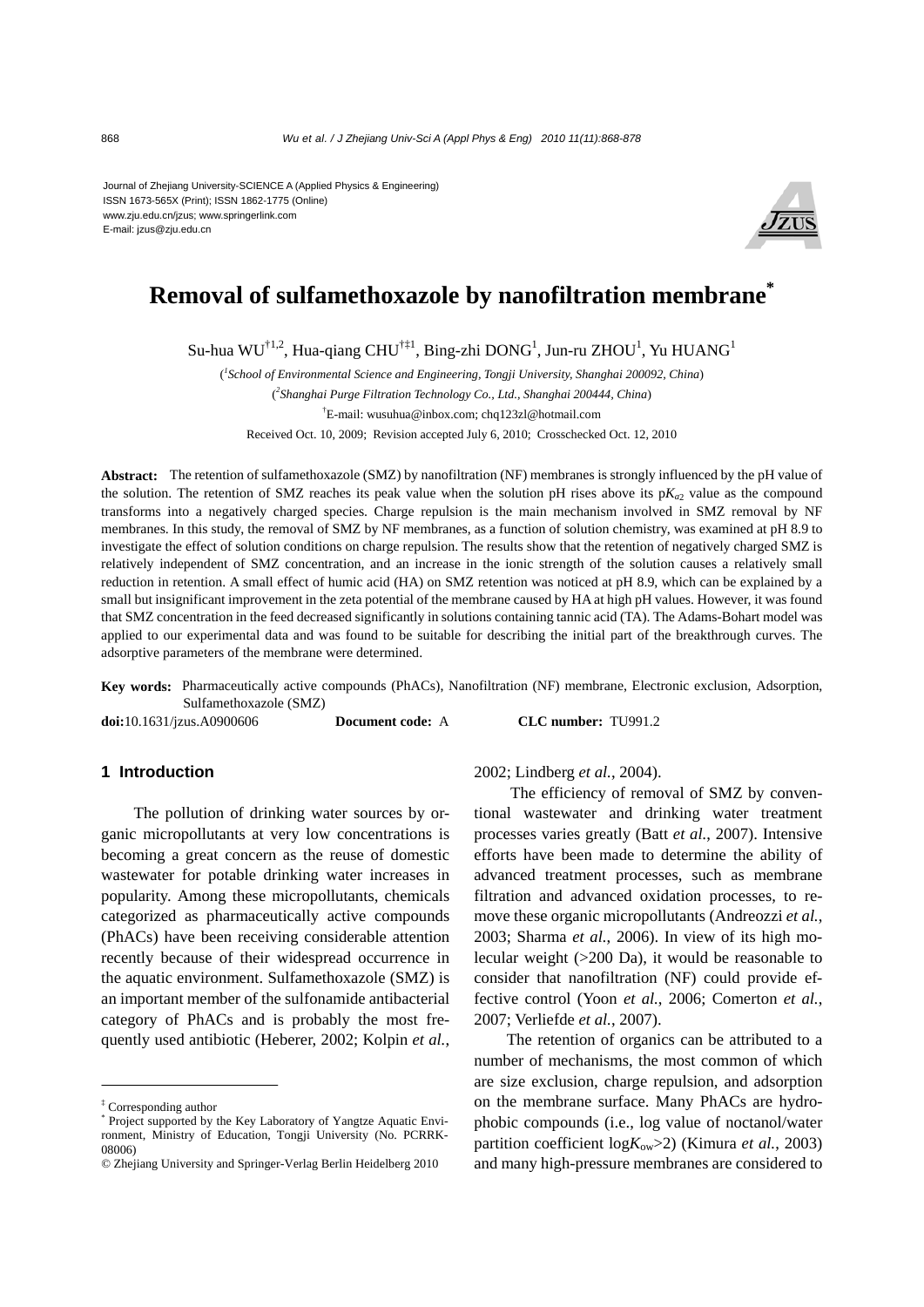be hydrophobic, as characterized by their contact angle (Bellona *et al.*, 2004), so hydrophobic adsorption of compounds onto membranes is widely observed and can lead to overestimation of rejection (Nghiem and Schäfer, 2002). However, very few studies have examined the role of electrostatic interactions. The low hydrophobicity of SMZ (0.89) inhibits the hydrophobic adsorption of SMZ molecules by the membrane and facilitates the investigation of electrostatic interactions.

Natural organic matter (NOM) is ubiquitous in any aquatic environment. NOM is a mixture containing a variety of water-soluble organic components, their molecular weight ranging from less than a hundred to several hundred thousand Daltons. Many researchers have found different kinds of NOM in various feed waters. Contaminants like SMZ may bind to organic matter, and their presence can enhance retention and generally determine the fate of compounds. Some fractions of organic matter may compete with SMZ for adsorptive sites. Consequently, this competition may affect retention where adsorption is a dominant factor. Most studies agree that the retention of micropollutants in membrane-based systems tends to be influenced by the presence of NOM. However, the use by various researchers of NOM of different origins, and inadequate information on their physicochemical properties, do not allow comparison of experimental results. Therefore, it is of particular interest to study the relation between the characteristic physicochemical properties of the humic substances that are present in drinking water sources, and the retention performance of NF membranes. To this end, the use of well-defined NOM will aid the better understanding of the mechanisms of NOM-SMZ retention by membranes (Plakas and Karabelas, 2009).

In this paper, the short-term removal of SMZ from synthetic aqueous solution by NF as a function of solution characteristics including SMZ concentration, ionic strength and pH was investigated. Many of the experiments were completed at pH 8.9, a pH level at which both SMZ and the membrane are negatively charged, in order to examine the effects of other solution characteristics on charge repulsion. The effects of the presence of different types of NOMs, represented by humic acid (HA) and tannic acid (TA), were studied. HA is widely used in experiments to represent the dissolved organic loading because it is a major component of the NOM that is present in all natural waters and wastewater (Agbekodo *et al.*, 1996; Schäfer *et al.*, 2006). Also, commercially available TA was used as a type of surrogate NOM for comparison with the results obtained by HA. We applied the Adams-Bohart model to our experimental data to simulate the breakthrough curves. It should be noted that the results presented here do not necessarily show how SMZ could be removed from wastewater in water treatment plants because of the complex composition of natural water.

## **2 Materials and methods**

## **2.1 Membrane**

The structure of the polyamide membrane surface (Schäfer *et al.*, 2003) and the characteristics of the NF membrane used in this study are summarized in Fig. 1 and Table 1, respectively. The membrane, which is available commercially, was stored at 4 °C. The polyamide contains both carboxylic and amine function groups that can be ionized in an aqueous solution. NF membrane has an isoelectric point at a pH between 3.5 and 4.0 (Nghiem *et al.*, 2005), and hence is negatively charged for most of the time under the conditions in this investigation.



**Fig. 1 Structure of the polyamide membrane surface**

**Table 1 Characteristics of the NF membranes used in this study** 

| Material | Manufacturer          | Salt rejection<br>$(2000 \text{ mg/L MgSO}_4)$ | pH<br>range |
|----------|-----------------------|------------------------------------------------|-------------|
|          | Polyamide Dow-FilmTec | 98%                                            | $3 - 10$    |
|          | (USA)                 |                                                |             |

#### **2.2 Solution chemistry and chemicals**

SMZ was purchased from Sigma-Aldrich (Saint Louis, Missouri, USA) and the stock solution was prepared by adding 100 mg SMZ to 1 L Milli-Q water.

Both HA and TA are typical waterborne components of NOM and were purchased from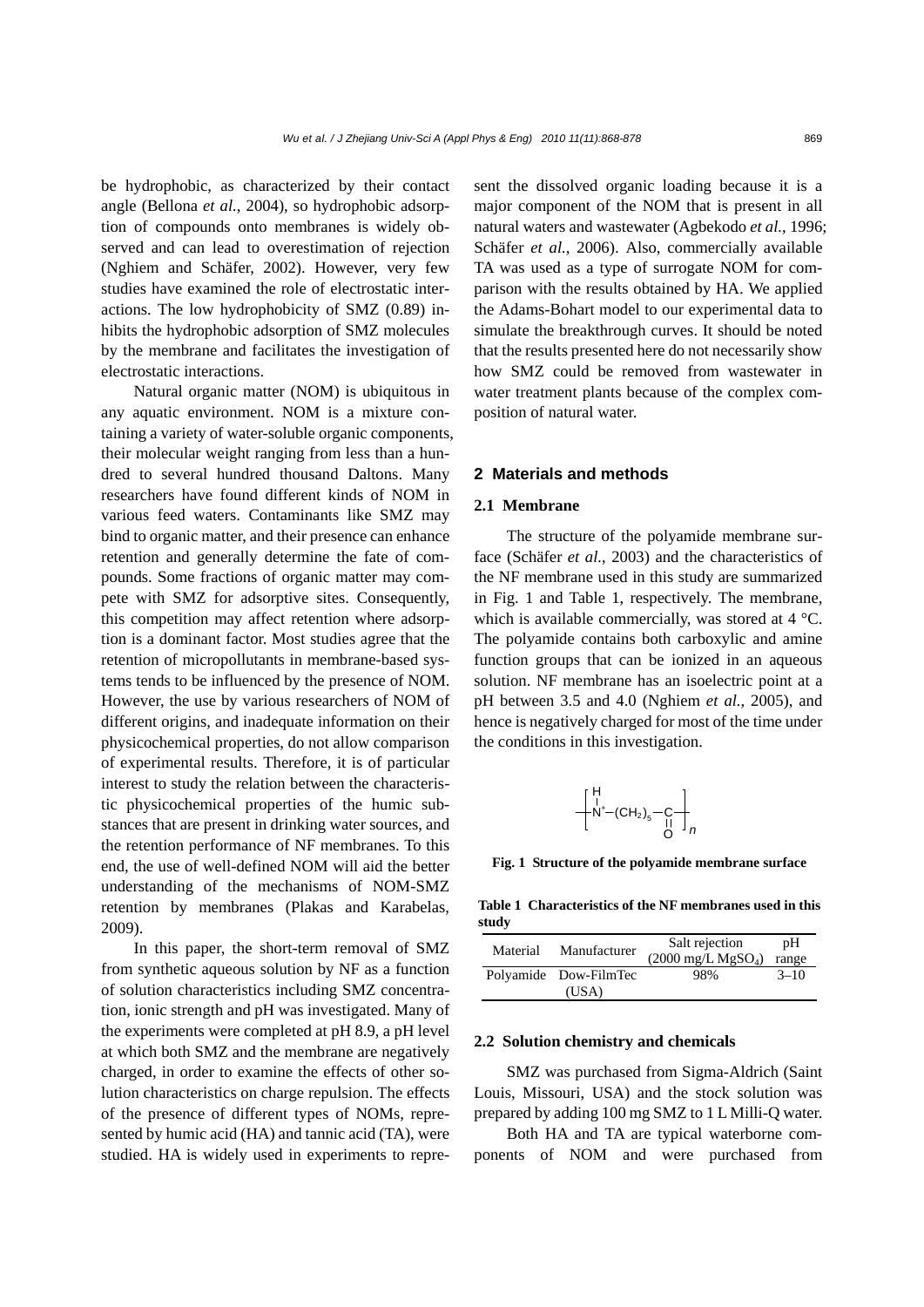Sigma-Aldrich. HA contains a complex and heterogeneous group of many humic molecules, which can be described as a supramolecular colloidal mixture. Their molecular weights are typically above 50000 Da. TA is a polyphenol, representative of relatively hydrophilic compounds of medium molar mass. It is reported by the supplier to have a mean molecular mass of 1701.18 g/mol with an empirical formula  $C_{76}H_{52}O_{46}$ , but in fact it contains a mixture of related compounds. The characteristic chemical parameters of HA and TA used in our experiments are summarized in Table 2. In all cases, the organic matter concentration was characterized by total organic carbon (TOC) concentration.

**Table 2 Acidity and elemental composition of HA and TA**

|                 | Acidity (mequiv $\cdot$ g <sup>-1</sup> $\cdot$ C) |      | Elemental composi-<br>tion $(\% , w/w)$ H <sub>2</sub> O |  |                   | (% , ) |  |                    |
|-----------------|----------------------------------------------------|------|----------------------------------------------------------|--|-------------------|--------|--|--------------------|
|                 | Carboxylic Phenolic Total C <sup>a</sup> H O N     |      |                                                          |  |                   |        |  | $W/W$ <sup>b</sup> |
| HA <sup>c</sup> | 3.40                                               |      |                                                          |  | 60 34.5 34.5 0.96 |        |  |                    |
| $TA^d$          | 1.88                                               | 9.55 | $11.4 \quad 50 = -$                                      |  |                   |        |  | 5.8                |

<sup>a</sup> Elemental composition of a dry, ash-free sample;  $<sup>b</sup>$  percentage of H<sub>2</sub>O</sup> in the air-equilibrated sample; c values reported in (Nghiem and Hawkes, 2007); <sup>d</sup> values reported in (Plakas and Karabelas, 2009)

The background electrolyte consisted of 1 mmol/L NaHCO<sub>3</sub> and 20 mmol/L NaCl unless otherwise stated. Feed solution was prepared by spiking SMZ stock solution into background electrolyte solution to a certain SMZ concentration. CaCl<sub>2</sub>, HA and TA were added as required, and the pH was adjusted using 0.1 mol/L NaOH or HCl. In the experiments on the effect of NOM, the solution containing HA or TA and SMZ was prepared and left to stand for 24 h to allow enough contact between HA or TA and SMZ before filtration.

#### **2.3 Filtration system and protocol**

Cross-flow tests were carried out to assess the removal efficiency of SMZ by NF membrane. A schematic diagram of the cross-flow membrane filtration setup is shown in Fig. 2. Both permeate and concentrate were recycled to the feed tank except for the sample withdrawn for SMZ concentration measurement. The effective membrane area was  $60.0 \text{ cm}^2$ . The operating transmembrane pressure was controlled at 0.4 MPa.

A new membrane was used in each experiment.

The membrane was soaked in Milli-Q water for a minimum of 24 h prior to use. During this period, the Milli-Q water was replaced every 4–8 h with another new volume of Milli-Q water for membrane stabilization. The dissolved organic carbon (DOC) of the final rinsed water was checked to ensure that it was at a negligible level.



Fig. 2 Schematic diagram of the cross-flow membrane **filtration unit**

The membranes were compacted for 3 h at 0.4 MPa, prior to the determination of pure water flux with both steps using deionized water. The feed tank was then emptied and refilled with SMZ solution. Each experiment was conducted over a period of 8 h. The corresponding retentate was collected. Flux values (*J*) were recorded with each sampling. Observed retention rate, *R*, of SMZ was calculated using  $R$ (%)=( $C_F$ − $C_P$ )×100%/ $C_F$ , where  $C_F$  and  $C_P$  are the feed and permeate concentrations  $(\mu g/L)$ , respectively.

The adsorption breakthrough curves were obtained from the results of experiments performed with a dead-end filtration cell with magnetic stirring. The stirring rate was maintained constant over the experiments. The transmembrane pressure was provided by a compressed  $N_2$  cylinder, with the applied pressure kept at 0.15 MPa. All experiments were performed at pH 3.5 and room temperature ((20 $\pm$ 2) °C). For each feed concentration, filtrate samples were collected during filtration at specified time intervals for subsequent analysis.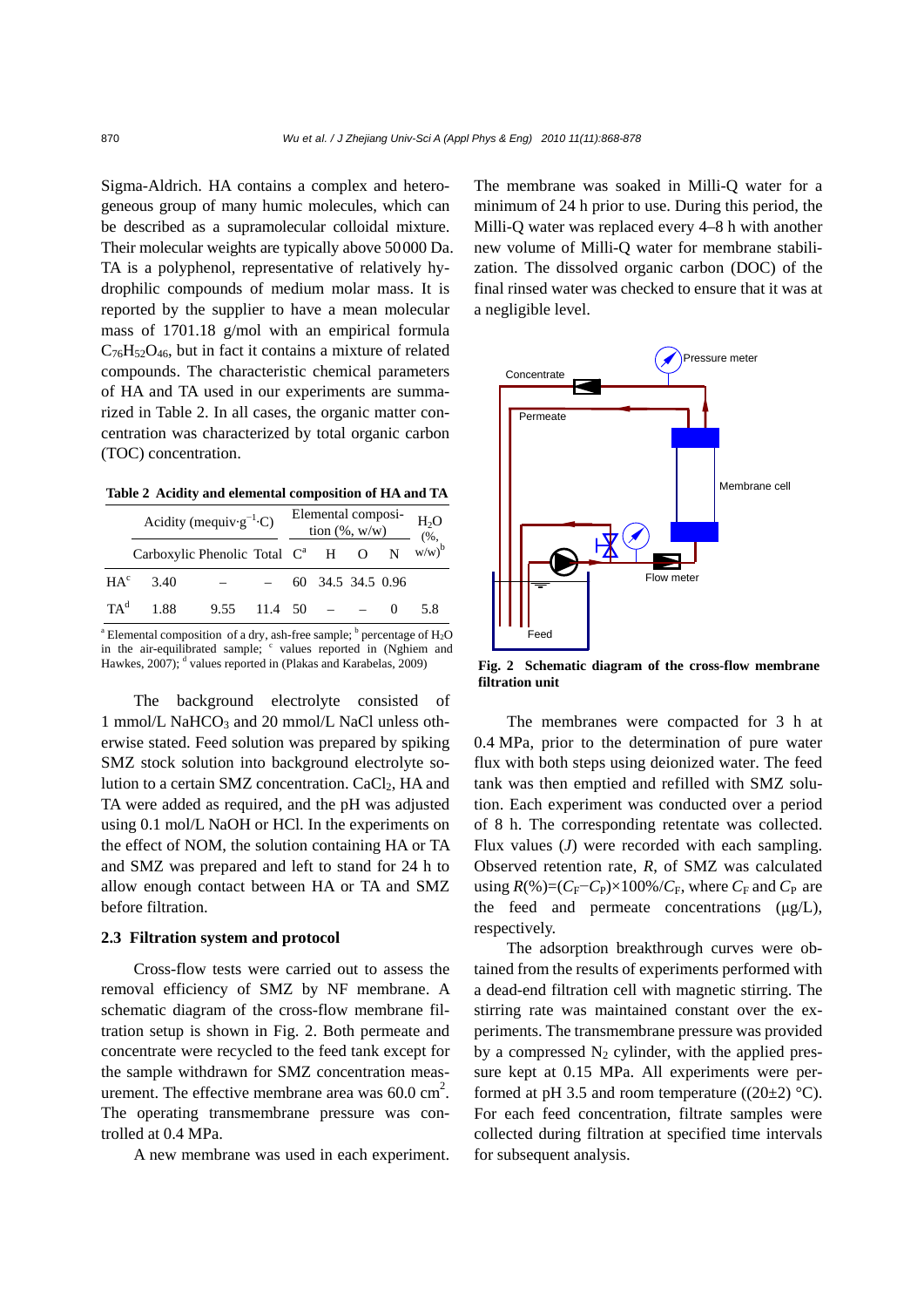#### **2.4 SMZ characteristics**

The physicochemical characteristics of SMZ are summarized in Table 3. With a  $logK_{ow}$  value of 0.89, it is noteworthy that SMZ has low hydrophobicity in its neutral form, and consequently low hydrophobic adsorption to the membrane. From the speciation of SMZ as a function of pH, it can be seen that SMZ exists in positive, neutral, as well as negative forms as it has two ionizable amine groups.

Adsorption can also depend on several factors related to the membrane properties including the nature of the polymeric membrane material, membrane hydrophobicity (represented by contact angle) and membrane surface roughness (Nghiem and Hawkes, 2007).

#### **2.5 Analytical methods**

SMZ concentration was analyzed using a 1200 Series High Performance Liquid Chromatography (Agilent, USA). Separation of SMZ was achieved on a ZORBAX Eclipse Plus C18 column (4.6 mm× 150 mm, 5 μm, Agilent, USA) with a mobile phase composed of 25% acetonitrile and 75% formic acid (0.1%, v/v), delivered at a constant flow rate of 1.0 ml/min. Detection was carried out using a fluorescence detector at an excitation wavelength of 270 nm and an emission wavelength of 344 nm. The injection volume was 50 μL and the total run time for each analysis was 8 min. A typical quantification limit for SMZ under these conditions was about 1 μg/L.

TOC was measured using a Shimadzu TOC-VCSH analyzer (Japan). All samples were filtered through 0.45 μm membrane prior to TOC measurement. Thus, the TOC values obtained here are, in fact, DOC values.

# **2.6 Modeling dynamic adsorption on the membrane**

The performance of packed beds is described using the concept of the breakthrough curve. In dead-end filtration experiments, we can consider the membrane as a short column, so the concept of the breakthrough curve was applied in the filtration of SMZ solution by NF membrane.

The breakthrough curves show the loading behavior of SMZ to be removed from the solution

|  |  |  | Table 3 Physicochemical properties of sulfamethoxazole (SMZ) |  |
|--|--|--|--------------------------------------------------------------|--|
|--|--|--|--------------------------------------------------------------|--|

| <b>Table 3 Physicochemical properties of suitamethoxazole (SMZ)</b> |                                                                                                                                                                                                         |  |  |  |
|---------------------------------------------------------------------|---------------------------------------------------------------------------------------------------------------------------------------------------------------------------------------------------------|--|--|--|
| Parameter                                                           | Description                                                                                                                                                                                             |  |  |  |
| Molecular formula                                                   | $C_{10}H_{11}N_3O_3S$ (Clara <i>et al.</i> , 2005)                                                                                                                                                      |  |  |  |
| Molecular weight $(g/mol)$                                          | 253.3                                                                                                                                                                                                   |  |  |  |
| Molecular size (nm)                                                 | Molecular width $X: 0.526$ , molecular height $Y: 0.587$ , molecular                                                                                                                                    |  |  |  |
|                                                                     | length Z: 1.031 (Nghiem and Hawkes, 2007)                                                                                                                                                               |  |  |  |
| Acid dissociation constant                                          | $pK_{a1} = 1.4$ , $pK_{a2} = 5.8$ (Nghiem and Hawkes, 2007)                                                                                                                                             |  |  |  |
| Octanol/water partition coefficient                                 | 0.89 (Nghiem and Hawkes, 2007)                                                                                                                                                                          |  |  |  |
| Dipole moment (D)                                                   | 5.4 (Schäfer et al., 2003)                                                                                                                                                                              |  |  |  |
| Henry's law coefficient (atm $m^3$ /mol)                            | 6.42E-13 (Kimura et al., 2004)                                                                                                                                                                          |  |  |  |
| Water solubility at 293 K (mg/L)                                    | 600 (Schäfer et al., 2003)                                                                                                                                                                              |  |  |  |
| Structure                                                           | $H_2N$<br>CH <sub>3</sub>                                                                                                                                                                               |  |  |  |
|                                                                     | (Schäfer et al., 2003)                                                                                                                                                                                  |  |  |  |
| pH dependence of SMZ speciation                                     | 100<br>Percent speciation<br>Anionic<br>80<br>Neutral SMZ<br><b>SMZ</b><br>60<br>Cationic SMZ<br>40<br>20<br>0<br>$\overline{2}$<br>5<br>6<br>8<br>$\Omega$<br>3<br>$\overline{7}$<br>9<br>1<br>4<br>pH |  |  |  |
| (Qiang and Adams, 2004)                                             |                                                                                                                                                                                                         |  |  |  |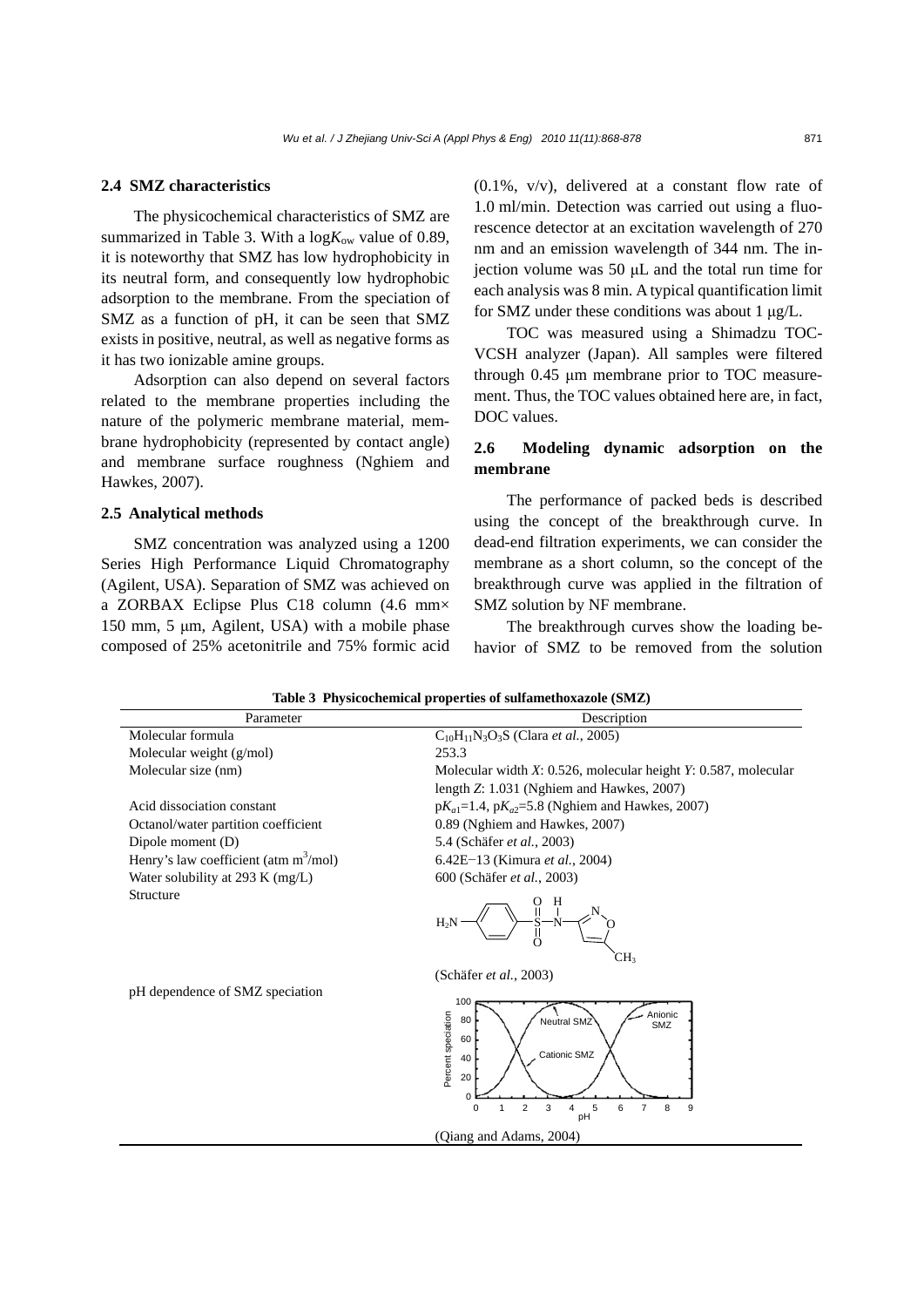passing through a membrane and are expressed in terms of a normalized concentration, defined in this study as the ratio of effluent SMZ concentration to inlet SMZ concentration  $(C/C_0)$  as a function of time.

There are several kinetic models to simulate the breakthrough curves. In this study, we used the fundamental equations established by Adams and Bohart (Aksu and Gönen, 2004) to describe the relationship between  $C/C_0$  and  $t$  in a flowing system. This model assumes that the adsorption rate is proportional to both the residual capacity of the adsorbent and the concentration of the sorbing species. The Adams-Bohart model was used for the description of the initial part of the breakthrough curve.

The mass transfer rates of the Adams-Bohart model obey the following equations:

$$
\frac{\partial q}{\partial t} = -k_{AB} C_{b} q, \qquad (1)
$$

$$
\frac{\partial C_{\rm b}}{\partial Z} = \frac{-k_{\rm AB}}{Z C_{\rm b} q},\tag{2}
$$

where  $q$  is the SMZ concentration in the membrane  $(\mu g/L)$  at any time *t* (min),  $k_{AB}$  is the kinetic constant  $(L/(µg·min))$ ,  $C_b$  is the bulk SMZ concentration in the solution flowing through the membrane (μg/L), and *Z* is the thickness of the membrane (cm). The following equation is obtained with parameters  $k_{AB}$  and  $N_0$  when the differential equations are solved:

$$
\ln(C/C_0)=k_{AB}C_0t-k_{AB}N_0Z/U_0,\qquad(3)
$$

where  $N_0$  and  $U_0$  are the saturation concentrations in the Adams-Bohart model (mg/L) and the superficial velocity (cm/min), respectively. In this study, we change the equation to a more practical form:

$$
Q\ln(C/C_0)=k_{AB}C_0V-1000k_{AB}q_0M,
$$
 (4)

where  $q_0$  is the maximum adsorption capacity of the membrane ( $\mu$ g/cm<sup>2</sup>), *M* is the amount of adsorbent  $(15.2 \text{ cm}^2 \text{ in this experiment}),$  *V* is the filtered volume downstream (ml), and *Q* is the flow rate with the fixed value of 1 ml/min in this investigation. From this equation, values describing the adsorptive characteristic parameters of the membrane can be determined from a plot of  $Q\text{ln}(C/C_0)$  against *V* at a given  $Q$ .

#### **3 Results and discussion**

#### **3.1 Effect of pH on SMZ retention**

It is known that the solution pH value can affect the chemical speciation of dissociable compounds as well as the charge characteristics of membranes. Therefore, pH was expected to affect the rejection efficiency of SMZ. In this section, we will analyze and discuss the experimental observations on the rejection of SMZ by NF membrane at different pH levels. Considering the pH limitations of the NF membrane and the pump, the pH range 3.5–8.9 was adopted in the experiments. Within this range SMZ was expected to show variation in negatively charged and neutral speciation.

The dependency of SMZ rejection by NF membrane on solution pH value is shown in Fig. 3. At all pH levels except pH 8.0 and 8.9, SMZ concentration in the feed decreased remarkably with filtration time and had still not stabilized after 4 h (Fig. 3a). There were notable differences in the feed concentration across the pH range 3.5–6.5. This phenomenon could be attributed directly to the adsorption of SMZ onto the membrane. At pH 8.0 and 8.9, nearly all SMZ molecules in the initial feed water were dissociated and negatively charged (Table 3). The electrostatic repulsion between dissociated SMZ molecules and the highly negatively charged NF membrane significantly decreased the proximity of SMZ to the membrane surface and thus reduced the adsorption of SMZ onto the membrane. The rate of decline in SMZ concentration in the feed varied directly in relation to the ratio of neutral and negatively uncharged SMZ molecules which was proportional to the pH values. For example, at pH 3.5 the SMZ concentration in feed decreased by 73.2% (from an initial 88.2 to 23.6 μg/L at the end of experiment). That decline was nearly double the 38.8% reduction (from 94.7 to 57.9  $\mu$ g/L) shown at pH 5.5.

It has been widely observed that the retention of a variety of chemicals by NF membrane or loose reverse osmosis membrane is dependent on solution pH values (Kimura *et al.*, 2004). The most surprising observation from our study compared with previous studies (Nghiem *et al.*, 2004; Hu *et al.*, 2007) was the way in which the objective micropollutant concentration in the permeate changed over time. For example,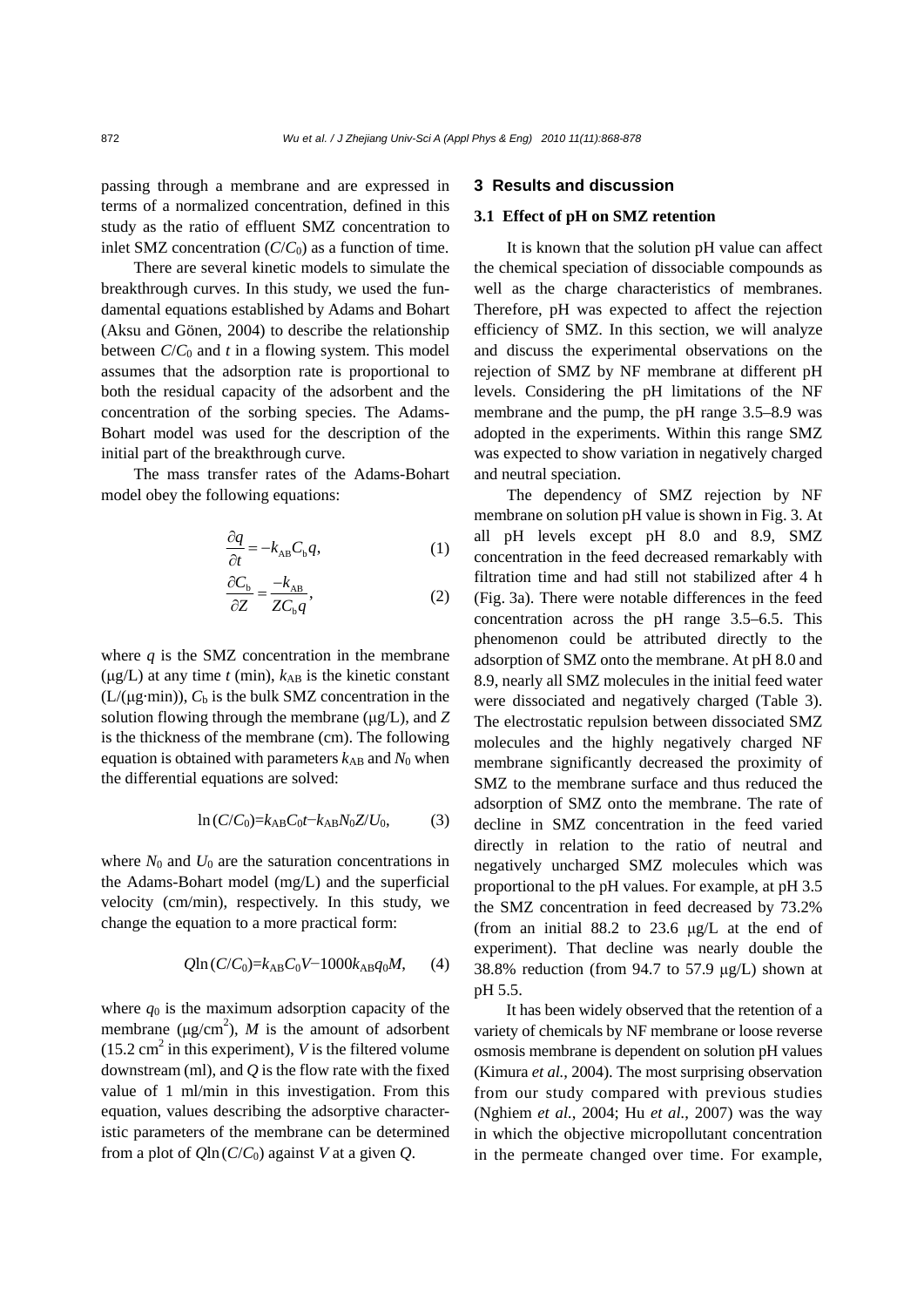

Fig. 3 Effect of solution pH values on SMZ concentrations (cross-flow filtration; feed solution: 100 µg<br>in the feed (a) and nermeate (b) and on the retention (c) of 1 mmol/L NaHCO<sub>3</sub>, 20 mmol/L NaCl, pH 3.5) **in the feed (a) and permeate (b) and on the retention (c) of SMZ by NF membrane (cross-flow filtration; feed solution: 100 μg/L SMZ, 1 mmol/L NaHCO<sub>3</sub>, 20 mmol/L NaCl, pH varied from 3.5 to 8.9)**

at pH 4.5, the SMZ concentration in the permeate dropped dramatically from 36.8 to 5.0 μg/L after 4 h (Fig. 3b), whereas in other investigations the concentration in the permeate increased from a low value to a much higher value as shown by the breakthrough curves (Aksu and Gönen, 2004; Kimura *et al.*, 2004; Qiang and Adams, 2004) or remained stable with filtration processing (Nghiem *et al.*, 2006). Retention of trace organics is often explained by the solution diffusion model. According to this model, solute transport across the membrane is a two-step process: first, the solute is adsorbed or dissolved by the membrane; second, it migrates across the membrane by diffusion or convection (Nghiem and

Schäfer, 2002; Nghiem *et al.*, 2002). The separation process in such cases would be subject to the differential diffusion coefficient between water and SMZ, the concentration gradient, and also the thickness of the membrane skin layer. After more than 20-h filtration at pH 3.5 with all SMZ molecules uncharged, it can be seen from Fig. 4 that the permeate concentration is equal to the feed concentration and the value is close to the detection limit, showing that all the SMZ molecules can be adsorbed on or into the membrane after sufficient filtration. It indicates that the transport mechanism of SMZ across this NF membrane can be characterized as convection dominated and only an adsorptive mechanism is effective in retaining SMZ. Further investigation of the adsorption saturation of SMZ on NF membrane is needed.



**Fig. 4 Adsorption balance of SMZ on NF membrane (cross-flow filtration; feed solution: 100 μg/L SMZ,** 

The Adams-Bohart sorption model was applied to the dead-end filtration experimental data for the description of the initial part of the breakthrough curve. This approach was focused on the estimation of the characteristic parameters  $q_0$  and  $k_{AB}$  from the Adams-Bohart model. After applying Eq. (4) to the experimental data for variable inlet SMZ concentrations, a linear relationship between  $ln(C/C_0)$ and *V* was obtained for the relative concentration region up to 0.5, i.e., up to 50% breakthrough (Fig. 5) for all breakthrough curves  $(R^2>0.900)$ . Respective values of  $q_0$  and  $k_{AB}$  calculated from the  $ln(C/C_0)$ versus *V* plots at all inlet SMZ concentrations studied, are presented in Table 4 together with the correlation coefficients.

It should be noted that the mechanism driving adsorptive retention at the membrane surface is still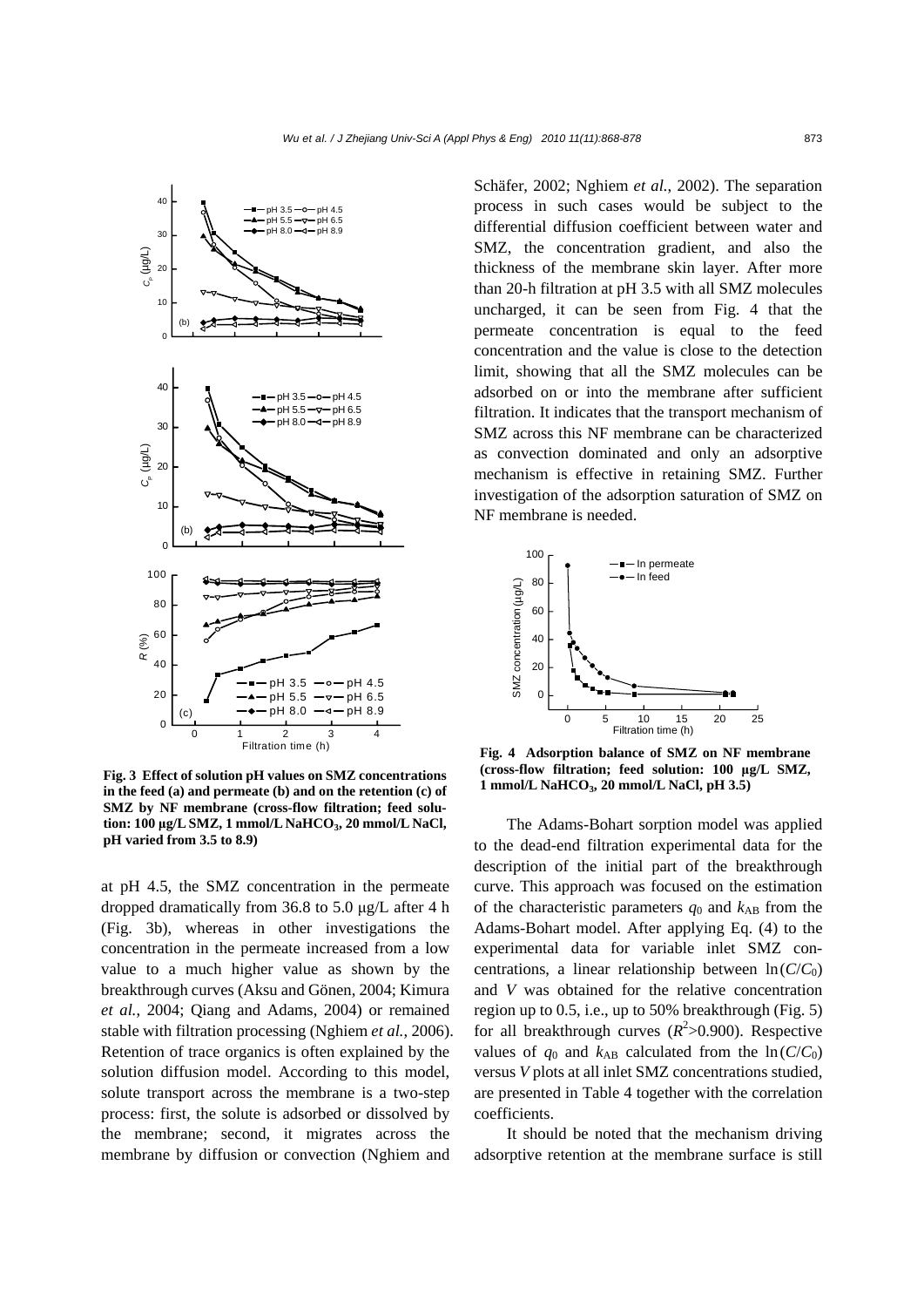

Fig. 5 Fit of Eq. (4) to breakthrough data in the range **of 0**–**0.5 (dead-end filtration; feed solution: 1 mmol/L NaHCO3, 20 mmol/L NaCl, pH 3.5)**

**Table 4 Parameters predicted from the Adams-Bohart model at different inlet SMZ concentrations (dead-end**  filtration; feed solution: 1 mmol/L NaHCO<sub>3</sub>, 20 mmol/L **NaCl, pH 3.5)** 

| $C_0$ (µg/L) | $k_{AB}$ (L/(min·µg)) | $q_0$ (µg/cm <sup>2</sup> ) | $R^2$ |
|--------------|-----------------------|-----------------------------|-------|
| 22.2         | 0.0073                | 0.0106                      | 0.958 |
| 48.4         | 0.0083                | 0.0191                      | 0.930 |
| 67.3         | 0.0087                | 0.0195                      | 0.946 |
| 92.1         | 0.0082                | 0.0247                      | 0.902 |

unclear, but it may reflect hydrophobic partitioning to the organic membrane surface or be related to more specific interactions such as hydrogen bonding. The major adsorptive effects for SMZ seen in this investigation could be mediated by hydrogen bonding between SMZ and the membrane because of the limited hydrophobic adsorption, i.e., SMZ has low hydrophobic potential because of its low  $log K_{ow}$  value (Table 3). Therefore, the differences in the trend of SMZ concentration variation in the permeate may be due to the different characteristics of SMZ compared with other chemicals investigated in other studies. First, without charge repulsion, SMZ molecules can easily penetrate through the NF membrane and exist in the permeate. Thus, with the filtration processing, more and more SMZ molecules are adsorbed onto the membrane as they pass through it. However, desorption from the membrane is quite difficult under this specific interaction. Hence, the decreasing concentration in the permeate is caused by the depletion of SMZ molecules in the feed as a result of more efficient adsorption with filtration.

The stable SMZ concentration in the feed and its lowest value in the permeate guarantee a stable retention rate  $(>94.0\%$ , Fig. 3c) at pH 8.9 by the charge repulsion mechanism. Thus, experimentation with pH 8.9 appears to be justified to examine the influences of other factors on charge repulsion and retention.

## **3.2 Effect of SMZ concentration**

Fig. 6 shows that the effect of SMZ concentration between the range from 100 to 500 μg/L is minimal, when retention values are compared. The



**Fig. 6 Effects of concentration on SMZ retention (cross-flow filtration; feed solution: 1 mmol/L NaHCO3, 20 mmol/L NaCl, pH 8.9, and SMZ concentration varied from 100 to 500 μg/L)**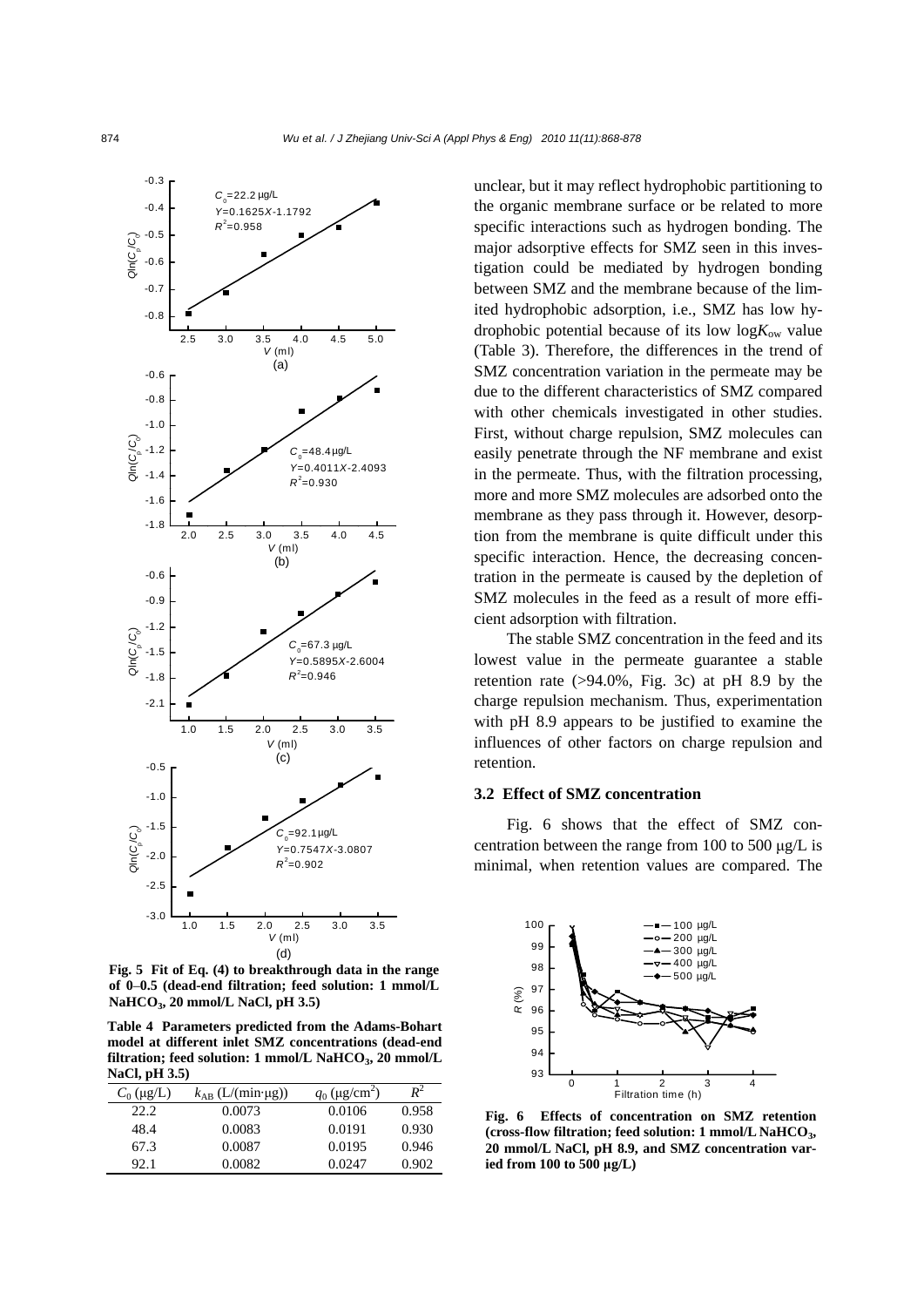same result was obtained in previous researches (Nghiem *et al.*, 2005; Zhang *et al.*, 2006), in which the phenomenon was explained by the suggestion of a constant partition coefficient for the objective micropollutants between membrane and bulk solution. However, it should be noted that the main mechanism in this experiment is charge repulsion because all SMZ molecules and the NF membrane are negatively charged at pH 8.9. In previous investigations, experiments were often carried out under the condition that adsorption was expected to dominate the interaction between membrane and objective micropollutants.

#### **3.3 Ionic strength effects on retention**

The presence of counterions in the solution may partially screen the charge associated with the molecular functional groups and thus reduce the apparent "size" of the molecules. Similarly, the ionic strength may shield the electrostatic potential generated by the membrane surface functional groups and thus reduce electrostatic repulsive effects. Both phenomena would be expected to influence the solute retention in similar ways and cannot easily be separated.

The effect of increasing  $CaCl<sub>2</sub>$  concentration is shown in Fig. 7. A slight decrease in retention at the higher calcium concentrations could be the result of the ability of  $Ca^{2+}$  to decrease the charge repulsion since both the membrane and SMZ are negatively charged at pH 8.9, but the effect is too minor to draw any firm conclusions. The relatively small effect on retention reduction at high  $CaCl<sub>2</sub>$  concentration is consistent with the results obtained from other investigations (Nghiem *et al.*, 2004; Nghiem *et al.*,



Fig. 7 Effects of CaCl<sub>2</sub> concentration on SMZ retention **(cross-flow filtration; feed solution: 100 μg/L SMZ, 1 mmol/L NaHCO3, 20 mmol/L NaCl, pH 8.9, Ca2+ concentration varied from 0 to 20 mmol/L)** 

2005) even though the main interaction between the membrane and the objective micropollutants under the experimental conditions was different. A possible reason is that the  $CaCl<sub>2</sub>$  concentration was still too low to have an apparent effect on the charge repulsion.

# **3.4 Effect of NOM on SMZ retention**

## 1. HA

The effect of HA on the retention of SMZ is illustrated in Fig. 8. It can be seen that the variation in rejection under different HA concentrations is too small and uncertain to draw any conclusions. Various papers have reported the effect of NOM on retention of pollutants. In some cases, retention was raised with the presence of NOM (Agbekodo *et al.*, 1996; Nghiem *et al.*, 2004) and in others, NOM independence was observed (Zhang *et al.*, 2006).

From experiments on the effect of HA on the zeta potential of membrane as a function of pH, it is claimed that a dramatic increase in the effect of HA on the membrane surface charge is most apparent at low pH and diminishes as the pH increases, becoming very small at high pH values (Childress and Elimelech, 1996). So added HA improved charge repulsion only slightly at pH 8.9 within this experiment compared with more significant improvements found in previous studies at lower pH values. The formation of a fouling layer (a brown layer attached to the membrane surface) by HA was observed at the end of the experiments, but no drop in permeate flux was observed and the brown layer could be removed very easily by rinsing. So it can be concluded that added HA had no impact on the size exclusion by the membrane selectively rejecting SMZ, and the adsorption of SMZ onto HA molecules was negligible, while the enhanced removal rates in other studies can be explained by the more effective size exclusion after pollutants become absorbed onto HA. From the above explanations, it can be concluded that different effects shown by HA result from differences in the solution chemistry and in the main removal mechanisms involved.

#### 2. TA

Fig. 9 shows the influence of TA on SMZ concentration in the feed and permeate and the rejection behavior of the NF membrane. We observed that SMZ concentration in the feed decreased continuously over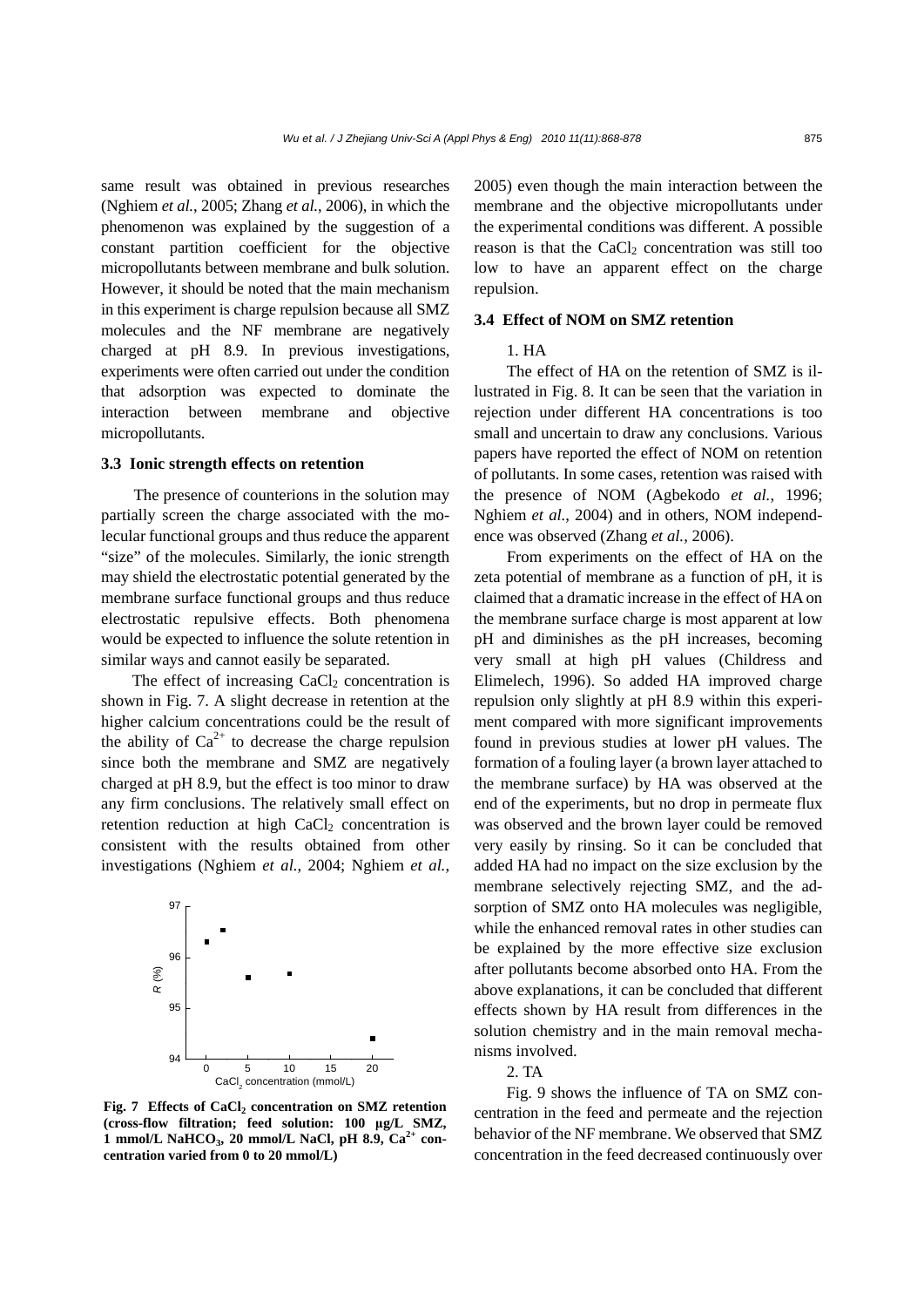

**Fig. 8 Effect of HA on the feed and permeate concentrations of SMZ (a) and on the rejection of SMZ (b) by NF membrane (cross-flow filtration; feed solution: 100 μg/L** SMZ, 1 mmol/L NaHCO<sub>3</sub>, 20 mmol/L NaCl, HA concen-

the filtration time for TA-containing solutions compared with a stable concentration for TA-free solutions. Moreover, higher concentrations of TA led to a slightly more pronounced decrease in SMZ concentration in the feed. In TA-containing solutions, SMZ concentration in the feed decreased from an initial 90.9 to 75.2 μg/L after 4 h of filtration and had still not stabilized. Thus, saturation had not been reached and more SMZ would be adsorbed onto the membrane after longer filtration. This implies that addition of TA may encourage the partitioning of SMZ molecules from water to membrane. A possible explanation is that the formation of an extra layer of organic matter (TA) on the membrane surface led by concentration polarization during the nanofiltration process, decreased the charge repulsion between the membrane and SMZ molecules and thus increased the adsorption of SMZ on the membrane or on the extra layer of TA.

The evolution of SMZ concentrations in the permeate during filtration shows that added TA accelerated SMZ desorption from the membrane (Fig. 8b),



**Fig. 9 Effect of TA on the feed concentration (a) and permeate concentration (b) and on the rejection (c) of SMZ by NF membrane (cross-flow filtration; feed solution: 100 μg/L SMZ, 1 mmol/L NaHCO<sub>3</sub>, 20 mmol/L NaCl, TA concentration varied from 0 to 12.5 mg/L)** 

especially when a high TA concentration was used. Fig. 9c shows the corresponding removal rate after TA was added. The occurrence of a more significant decrease of SMZ concentration in the feed and an increase in concentration in the permeate can be well explained by the influence of so-called cake enhanced concentration polarisation (Lee *et al.*, 2005), whereby the fouling cake layer hinders back diffusion of solutes from the membrane surface into the bulk solution. The buildup of solutes at the membrane surface results in a higher solute concentration gradient across the membrane and thus, a greater solute transport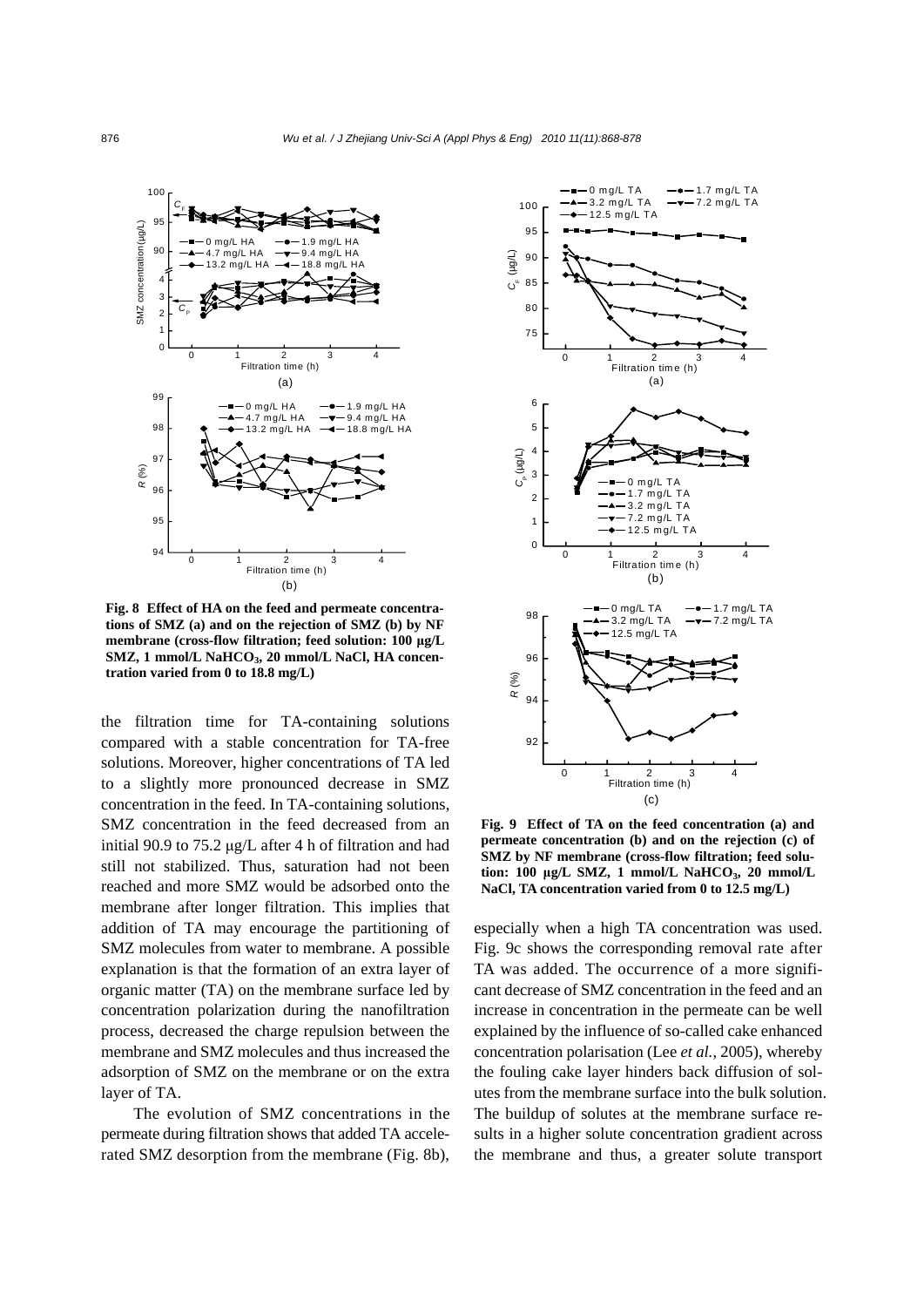through the membrane and a lower observed solute rejection.

The different effects of HA and TA on SMZ removal are most likely attributable to the different characteristics of different types of NOM. Further study of the effect of NOM on the removal of micropollutants is necessary.

## **4 Conclusions**

The retention of ionizable SMZ is strongly influenced by solution pH. Solution pH governs the speciation behavior of the compound and therefore the retention mechanisms. With the low hydrophobic adsorption potential on the membrane, the main mechanism in SMZ removal is charge repulsion. SMZ retention peaks as solution pH increases above its  $pK_{a2}$  value, as the compound transforms into a negatively charged species. Ionic strength screens the molecule and membrane charges and therefore reduces the effectiveness of electrostatic repulsion as a major retention mechanism in NF membranes. However, such a reduction is relatively small.

The finding of no apparent improvement in the zeta potential of membrane by HA at pH 8.9 supports the small effect of HA on SMZ concentration in the feed and permeate, and consequently on retention rate. Decreasing SMZ concentration in the feed with filtration time for TA-containing solution shows that the addition of TA may encourage the partitioning of SMZ molecules from water to membrane, while the impact of TA on SMZ concentration in the permeate and retention is not as significant as in the feed. The different effects shown by HA and TA need to be further investigated in terms of the characteristics of NOM.

The Adams-Bohart model was applied to experimental data obtained from dead-end filtration studies to predict the breakthrough curves and to determine the membrane adsorptive kinetic parameters. The results show that the initial region of the breakthrough curve was well defined by the Adams-Bohart model at all inlet SMZ concentrations.

#### **References**

Agbekodo, K.M., Legube, B., Dard, S., 1996. Atrazine and simazine removal mechanisms by nanofiltration: influence of natural organic matter concentration. *Water Re-* *search*, **30**(11):2535-2542. [doi:10.1016/S0043-1354 (96)00128-5]

- Aksu, Z., Gönen, F., 2004. Biosorption of phenol by immobilized activated sludge in a continuous packed bed: prediction of breakthrough curves. *Process Biochemistry*, **39**(5):599-613. [doi:10.1016/S0032-9592(03)00132-8]
- Andreozzi, R., Raffaele, M., Nicklas, P., 2003. Pharmaceuticals in STP effluents and their solar photodegradation in aquatic environment. *Chemosphere*, **50**(10):1319-1330. [doi:10.1016/S0045-6535(02)00769-5]
- Batt, A.L., Kim, S., Aga, D.S., 2007. Comparison of the occurrence of antibiotics in four full-scale wastewater treatment plants with varying designs and operation. *Chemosphere*, **68**(3):428-435. [doi:10.1016/j.chemosphere.2007.01.008]
- Bellona, C., Drewes, J.E., Xu, P., Amy, G., 2004. Factors affecting the rejection of organic solutes during NF/RO treatment—a literature review. *Water Research*, **38**(12): 2795-2809. [doi:10.1016/j.watres.2004.03.034]
- Childress, A.E., Elimelech, M., 1996. Effect of solution chemistry on the surface charge of polymeric reverse osmosis and nanofiltration membranes. *Journal of Membrane Science*, **119**(2):253-268. [doi:10.1016/0376- 7388(96)00127-5]
- Clara, M., Strenn, B., Gans, O., 2005. Removal of selected pharmaceuticals, fragrances and endocrine disrupting compounds in a membrane bioreactor and conventional wastewater treatment plants. *Water Research*, **39**(19): 4797-4807. [doi:10.1016/j.watres.2005.09.015]
- Comerton, A.M., Andrews, R.C., Bagley, D.M., Yang, P., 2007. Membrane adsorption of endocrine disrupting compounds and pharmaceutically active compounds. *Journal of Membrane Science*, **303**(1-2):267-277. [doi:10.1016/ j.memsci.2007.07.025]
- Heberer, T., 2002. Tracking persistent pharmaceutical residues from municipal sewage to drinking water. *Journal of Hydrology*, **266**(3-4):175-189. [doi:10.1016/S0022-1694 (02)00165-8]
- Hu, J.Y., Jin, X., Ong, S.L., 2007. Rejection of estrone by nanofiltration: Influence of solution chemistry. *Journal of Membrane Science*, **302**(1-2):188-196. [doi:10.1016/j. memsci.2007.06.043]
- Kimura, K., Amy, G., Drewes, J., Watanabe, Y., 2003. Adsorption of hydrophobic compounds onto NF/RO membranes: an artifact leading to overestimation of rejection. *Journal of Membrane Science*, **221**(1-2):89-101. [doi:10. 1016/S0376-7388(03)00248-5]
- Kimura, K., Toshima, S., Amy, G., Watanabe, Y., 2004. Rejection of neutral endocrine disrupting compounds (EDCs) and pharmaceutical active compounds (PhACs) by RO membranes. *Journal of Membrane Science*, **245**(1-2): 71-78. [doi:10.1016/j.memsci.2004.07.018]
- Kolpin, D.W., Furlong, E.T., Meyer, M.T., Thurman, E.M., Zuggg, S.D., Barber, L.B., Buxton, H.T., 2002. Pharmaceuticals, hormones, and other organic wastewater contaminants in US streams, 1999–2000: a national reconnaissance. *Environmental Science & Technology*, **36**(6): 1202-1211.